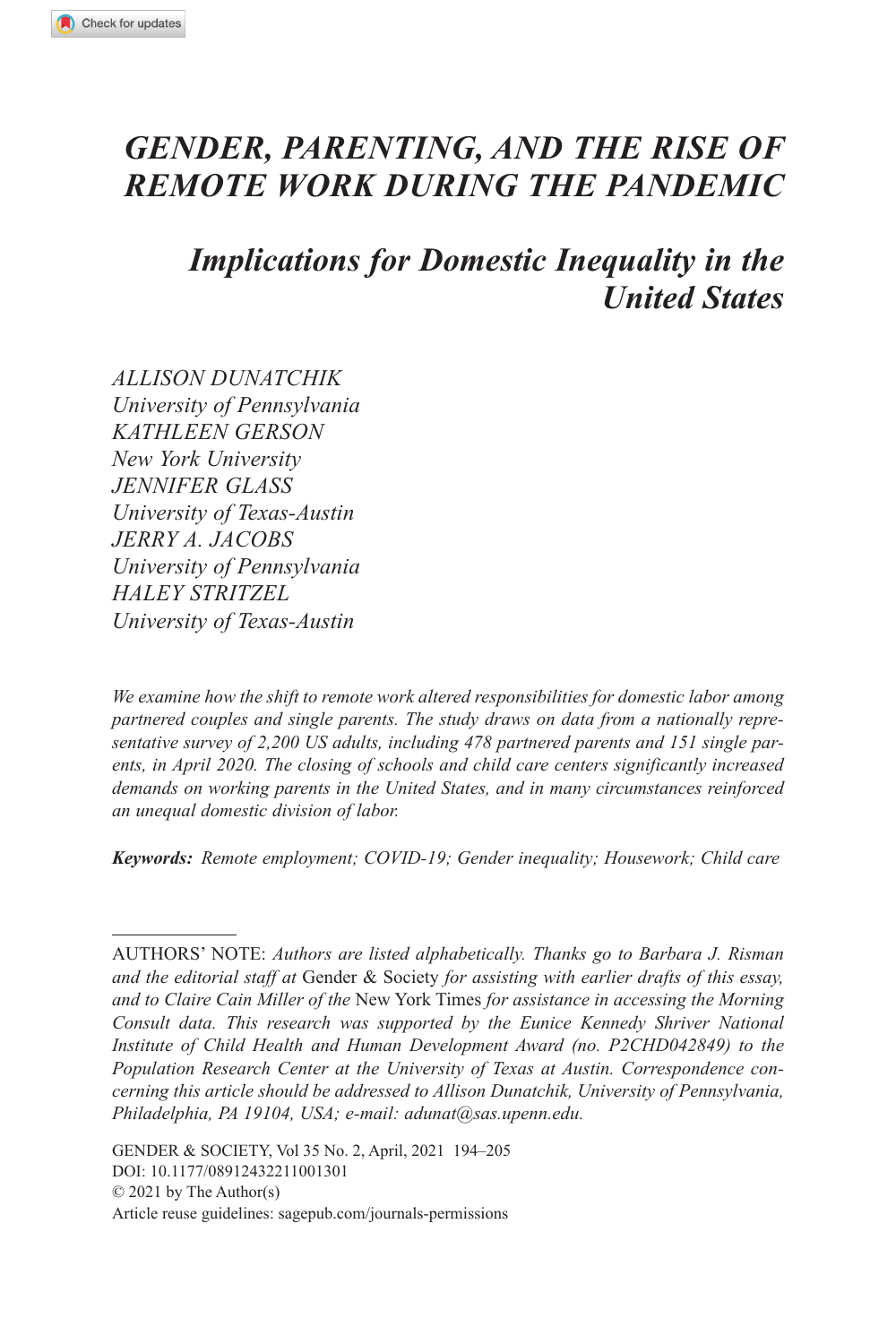The pandemic of 2020 disrupted economic and social arrangements everywhere, altering where people work, shop, and eat, whom they can see, and how they imagine their futures. Yet despite the universal sweep of the pandemic, people were affected in radically different ways depending on their circumstances.

In the United States, gender proved to be an enduring cleavage in pandemic experiences. Whereas men experienced greater age-specific mortality from COVID-19, women (particularly those with less education) have suffered more job losses. Not only were they concentrated in hard-hit service sector jobs, but they also faced the loss of child care and schooling that are so essential for primary caregivers of children (Zamarro, Perez-Arce, and Prados 2021). Collins et al. (2020) report that four to five times more partnered mothers of young children have reduced their work hours than fathers. If the recession of 2008 was a "mancession," then the pandemic of 2020 has been a "shecession" (Henderson 2020).

Before asking how big and long-lasting the consequences of the pandemic will be, we first need to understand how diverse families experienced and responded to sudden changes in employment and child care. We focus here on the immediate consequences for gender inequality in the home. First, we distill debates about how the pandemic affected the gender division of labor among parents. Second, we analyze data from a nationally representative survey of 2,200 U.S. adults, including 478 partnered parents and 151 single parents, conducted during April 2020. We focus on how the shift to remote work and the simultaneous loss of child care and in-person schooling affected the division of domestic work among partnered couples as well as single parents.

The evidence largely indicates that responses to the pandemic have reinforced and even widened gender disparities, though there is also reason for cautious optimism. The pandemic may prompt new policy discussions by exposing the depth of gender inequality in caregiving and the inadequacy of support from our work and caregiving institutions. Once the crisis has passed and children return to school and child care, some of the changes prompted by the pandemic—such as increased remote work—may enable employed parents to develop new ways of combining and sharing paid work and caregiving. Yet first we must understand how the pandemic is playing out in different family contexts.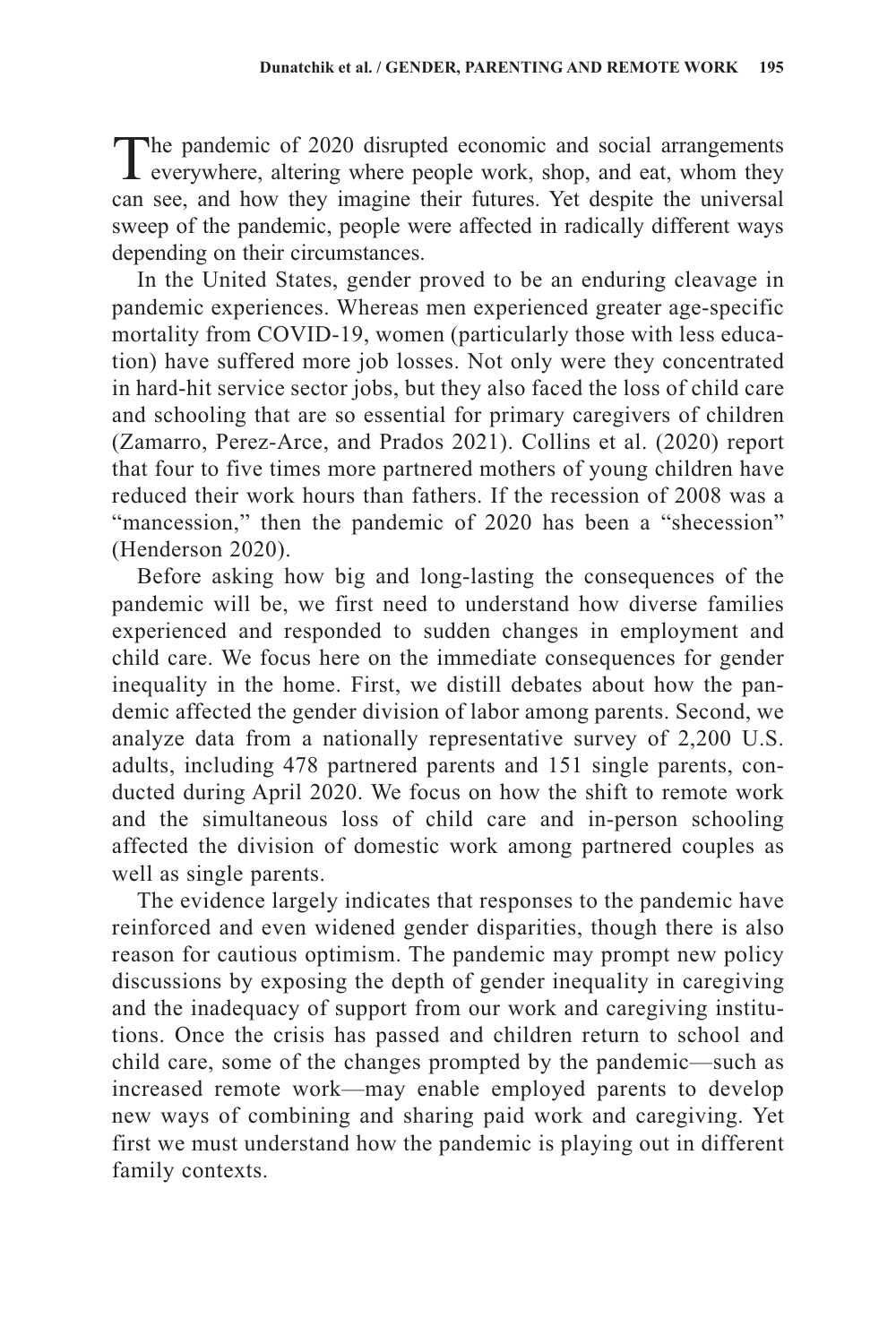#### **Combining Remote Work and Parenting**

As an unexpected global event, the pandemic is a natural experiment whose effects can be discerned by comparing "before" versus "after." The pandemic sparked multiple simultaneous changes affecting social groups in different ways. The rapid adoption of remote work, for example, could be a boon to people who long for greater workplace flexibility. Many work-family scholars have placed the option to partially or fully work remotely high on their list of reforms, arguing this would not only reduce commuting time but allow for more flexibility in integrating home activities with paid work (Correll et al. 2014; Kaduk et al. 2019; Mas and Pallais 2017). Yet the current rapid shift to home-based work has caught workers and firms unprepared, especially alongside closed schools and child care centers. Although some employees have welcomed the opportunity to work at home, few have envisioned doing so without schooling and child care for their children.

Additionally, remote work is a classed option for mostly white-collar workers whose jobs do not require providing in-person services or manipulating machines or tools. Whereas remotely working parents have been expected to suddenly care for children and supervise their education, parents who cannot work remotely have had to find caretakers for their children while they continue to commute to a hospital, grocery store, or other on-site work setting. Still others have had to cope with the demands of full-time parenting after losing their job or seeing their work hours reduced.

In evaluating these sudden large-scale changes, some have pointed to new possibilities for achieving gender equity (Carlson, Petts, and Pepin 2020). If the daily circumstances of mothers and fathers become indistinguishable and the need for "face time" at the office declines, then the classic rationales justifying an unequal division of domestic labor might recede. Yet conclusions—optimistic or otherwise—about the longer-term consequences of more widespread remote work are probably premature. Although surveys conducted early in the pandemic show fathers participating more in domestic activities, particularly fathers working from home (Carlson, Petts, and Pepin 2020; Lyttelton, Zang, and Musick 2020), our findings show that mothers' participation has also risen, leaving enduring gender disparities.

Less sanguine observers have pointed out that greater work flexibility cannot overcome the combined costs of increased housework, child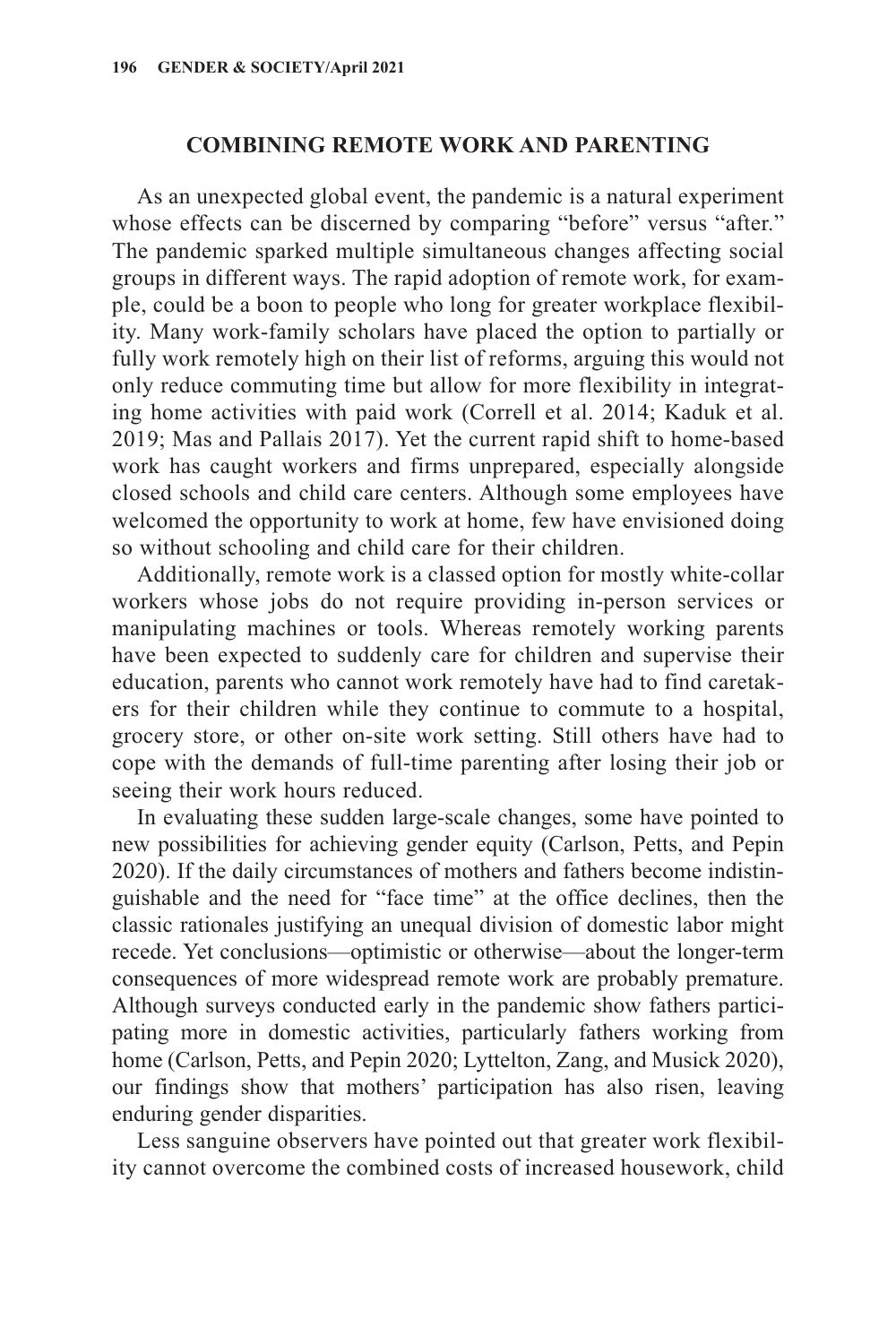care, and home schooling. If this unpaid carework falls disproportionately on women, the loss of child care will exacerbate gender inequalities at home, especially given mothers' greater risk relative to their partners of job loss, reduction in hours, and working from home.<sup>1</sup>

Zamarro, Perez-Arce, and Prados (2021) provide evidence for this view, reporting that 64 percent of college-educated mothers said they had reduced their working hours by early June, compared with 36 percent of college-educated fathers and 52 percent of college educatedwomen without young children. In early April 2020, one in three employed mothers reported that they were the main caregiver compared with only one in 10 employed fathers. Lyttelton, Zang, and Musick (2020) found that mothers were spending significantly more time doing housework and caring for children during their working hours in April and May than they did prepandemic. And children spent more than twice as much time with telecommuting moms than dads. Telecommuting fathers increased child care on telecommuting days, but not housework.

These early studies also confirm that closing schools and working from home had more deleterious psychological consequences for mothers than fathers. Zamarro, Perez-Arce, and Prados (2021) report that by early June, only 19 percent of men—with and without kids—stated being at least mildly distressed, compared with 30 percent of women without children and 34 percent of mothers. Lyttelton, Zang, and Musick (2020) find that significantly more telecommuting mothers than fathers reported feeling anxious, depressed, and lonely. A large study by McKinsey & Company  $(2020)^2$  reveals similar consequences for dual-earner couples who both work remotely. Though covering only employees of large corporations, the agency reports that the pandemic has prompted many more mothers than fathers to leave the work force or consider that option. Mothers, executive women, and black women also reported greater stress and burnout. And mothers with children younger than 10 years were more than twice as likely as fathers to worry that their performance is being judged negatively.

To zero in on the consequences of suddenly becoming responsible for the daily care and schooling of children while also working remotely, we focus on partnered parents in households where someone is working remotely, along with a briefer examination of the consequences for single parents. Although dual remote-work parents represent a minority of families, they illuminate how parents respond when both are able to respond to the sudden disappearance of child care.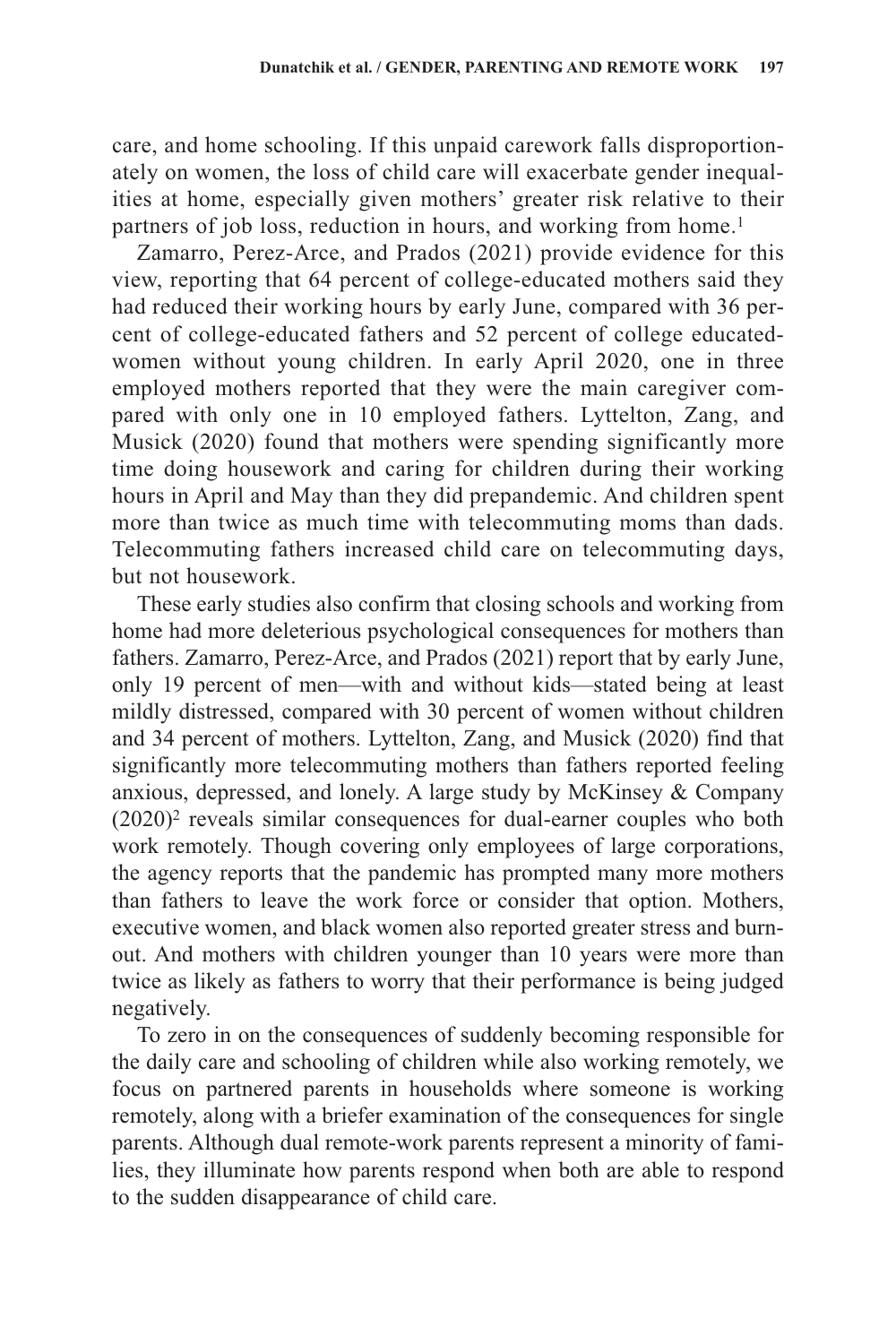# **Data and Methods**

Our data come from an online poll conducted for the *New York Times* in April 2020 (*Morning Consult* and *The New York Times* 2020; Miller 2020; Miller and Tankersley 2020). The sample of 2,200 adults, including 629 parents of resident dependent children, was weighted to match the adult population by age, education, gender, race, and region. We focus on the 478 partnered parents with dependent children in the household and then turn to the experiences of 151 single parents. A more detailed description of these subgroups is available in Online Appendix 1.

Our data focus on respondents' time spent in child care and housework, responsibility for overseeing these tasks, and feelings about the domestic work they perform. We address a range of questions, including

- whether respondents are spending more time on housework (cooking and cleaning) and child care during the pandemic;
- who is primarily responsible for housework and child care in respondents' households;
- whether respondents have increased their responsibility for housework or child care during the pandemic;
- who is spending more time helping children with distance learning; and
- how pressured parents feel to oversee their children's distance learning.

These survey questions are presented in Online Appendix 2.

Our analysis focuses primarily on describing how mothers' and fathers' employment and remote work status shaped changes in their time and responsibility for housework and child care during the early stages of the pandemic. Unless noted, results here are statistically significant at the 0.05 level. We also estimated logistic regression models controlling for education, race, children under 12 years in the household, and community size. Results from these models are consistent in magnitude and significance with our descriptive results and are available in Online Appendix 3.

# **Housework, Child Care, and Home Schooling among Partnered Parents**

The relocation of school, child care, and—for many—paid work to the home had substantial effects on the amount of time parents spend on housework and child care, and also altered how responsibility for these tasks is divided within couples. Many parents reported spending more time on housework and child care during the pandemic than they did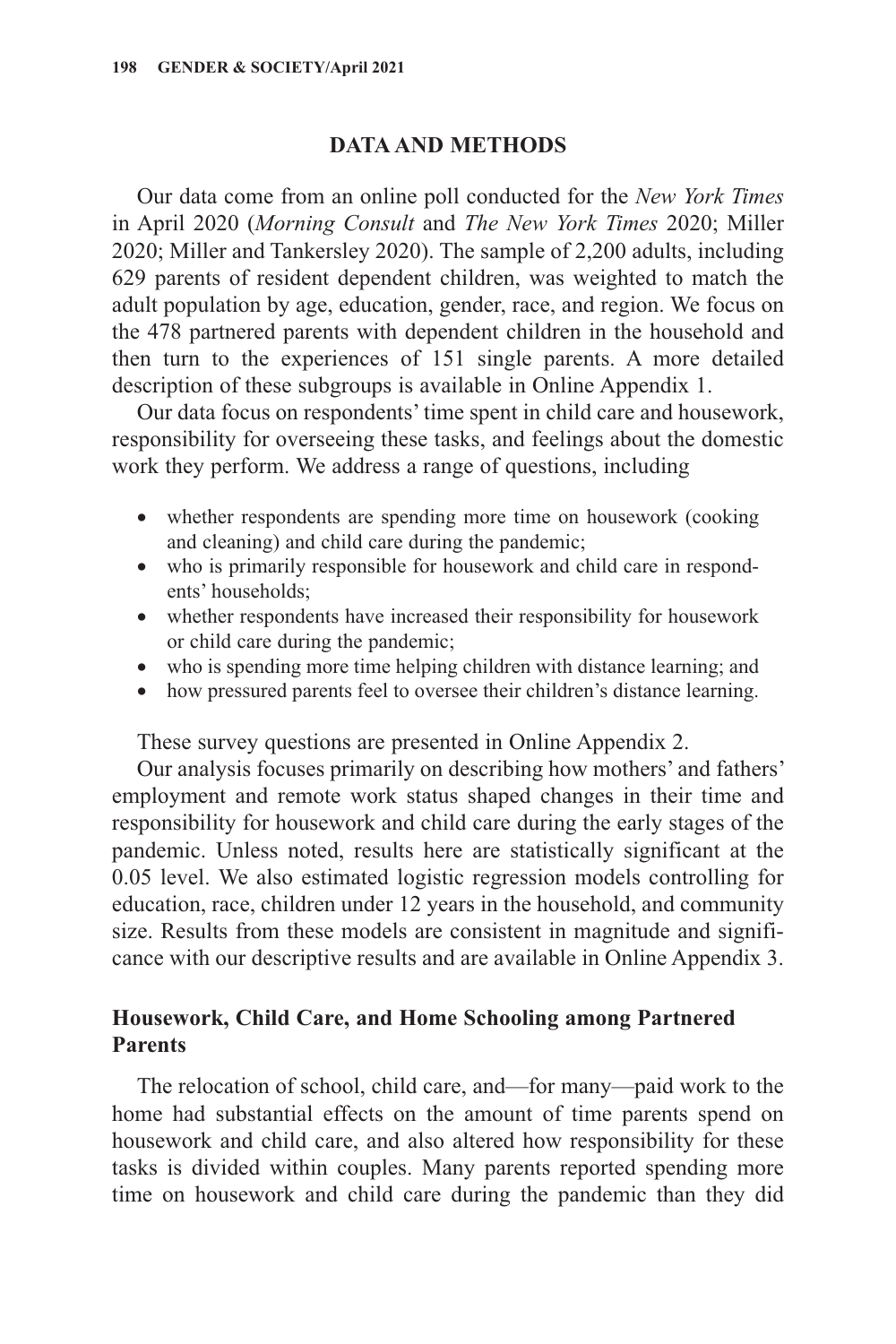before. Mothers were more likely to state having increased their housework time (55 percent) compared with fathers (45 percent), but mothers and fathers both reported spending more time on child care (36 and 33 percent, respectively). For some, the pandemic altered the division of responsibility for these tasks. Mothers and fathers were nearly equally likely to state that their responsibility for housework and child care within their household increased during the pandemic: 15 percent of mothers and 14 percent of fathers reported greater responsibility for housework, and 16 percent of mothers and 15 percent of fathers reported increased responsibility for child care.

Despite these observed increases in both responsibility for and time spent on housework and child care, the division of responsibility for these tasks nevertheless remained starkly gendered. Among all partnered parents, 79 percent of mothers said they are primarily responsible for housework in their household during the pandemic compared with 28 percent of fathers. Similarly, 66 percent of mothers stated being primarily responsible for child care compared with 24 percent of fathers.

The division of time spent home-schooling or assisting children with home learning during the pandemic was also starkly gendered. Threequarters (73 percent) of mothers stated they spent more time on home education than did others in their household, compared with 34 percent of fathers. Mothers were also more likely to say they felt "some" or "a lot" of pressure regarding their children's home learning (57 percent) compared with fathers (45 percent).

#### **Employed Parents**

Gender differences in housework and child care responses to the pandemic were particularly acute among employed parents. A majority (62 percent) of employed mothers reported spending more time on housework than before the pandemic, and 47 percent reported spending more time on child care compared with 47 and 35 percent among employed fathers, respectively. Being employed did not appear to reduce mothers' shares of responsibility for housework, child care, or home learning within couples. To the contrary, 77 percent of employed mothers reported being mainly responsible for housework, 61 percent reported being mainly responsible for child care, and 78 percent reported taking the lead on helping with their children's remote learning. The additional domestic demands created by the pandemic affected employed parents—especially employed mothers—in particular. Most employed mothers (64 percent) and half (50 percent) of employed fathers felt "some" or "a lot" of pressure related to their children's home learning.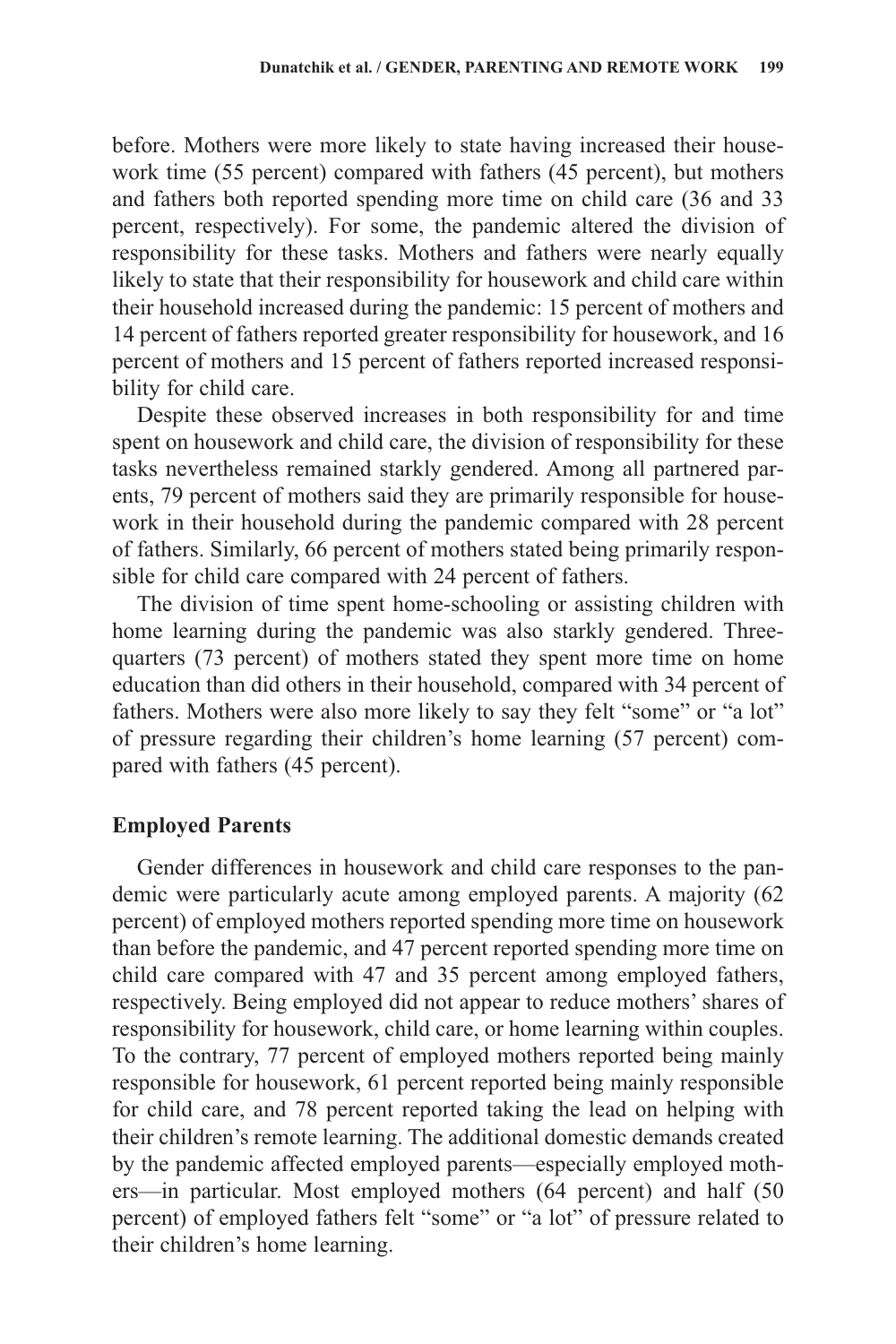# **Remote Work**

Given that mothers who were not employed before the pandemic had greater capacity to absorb the new tasks of full-time child care and home schooling, the intense gendering of these tasks among *employed* parents is surprising. Time availability explanations are inconsistent with these gender differences. Assessing domestic work when mothers and fathers worked remotely provides some clarity. In families where both parents worked remotely, greater egalitarian sharing across partners appears in some cases but is hardly universal.

Several findings are instructive. First, both mothers and fathers in dual remote-worker households reported increases in the time spent on housework and child care (see Figure 1A and B). Yet the generally equal increase among both women and men leaves the overall preexisting gender *gap* largely unchanged. The gender gap did increase in terms of reported time spent on children's home learning, with 84 percent of mothers compared with 50 percent of fathers spending more time on schooling compared with other household members (Figure 1C).

Mothers still feel largely responsible for education and child care even when both parents are theoretically available for these tasks. Among couples who both worked from home, 72 percent of mothers said they were primarily responsible for child care since the beginning of the pandemic compared with 33 percent of men (Figure 2A). In sum, even when both parents worked from home, a gendered division of labor persisted, and the gap neither increased nor decreased. Despite this gendered division of care work, mothers and fathers in dual remote-worker households felt nearly equal amounts of pressure around children's schooling: 66 percent of fathers and 65 percent of mothers reported "some" or "a lot" of pressure regarding their children's home learning (Figure 2B).

Disparities in housework, child care, and home education are even greater when only one spouse worked remotely. When fathers alone worked from home, they reported far less involvement in domestic work than did mothers working from home alone. Among mothers who worked from home (but whose spouse did not), 76 percent reported more time doing housework and 69 percent reported more time on their children's home learning compared with similarly situated fathers (43 percent and 29 percent, respectively). Gendered norms appear to protect teleworking fathers, but not mothers, from extra domestic labor as well as from the stress of their children's remote learning, *even when fathers are the sole parent working from home.*

When domestic workloads increased and neither parent worked from home, employed mothers were the ones who mostly picked up the slack—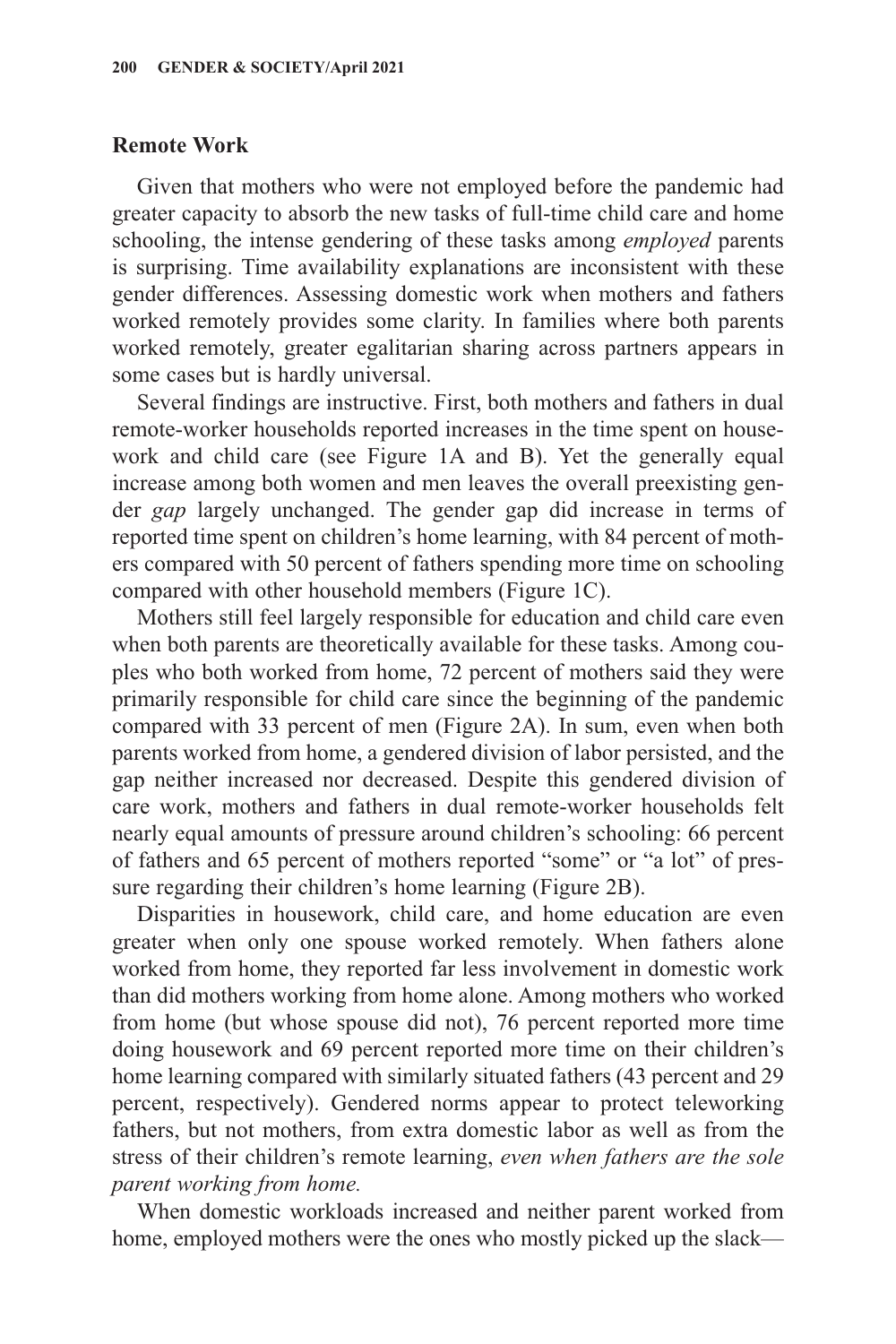

#### **Figure 1: Respondents' Time Spent on (A) Housework, (B) Child Care, and (C) Children's Home Learning during the COVID-19 Pandemic Compared with before the Pandemic**

NOTE:  $N = 336$  partnered working parents. \*Gender differences are statistically significant at *p* <0.05.

particularly for housework and home learning. Among couples where neither partner worked remotely, 72 percent of mothers reported doing more housework during the pandemic, and 79 percent reported being primarily responsible for housework, compared with 36 percent of fathers who increased their housework and 25 percent of fathers who said they are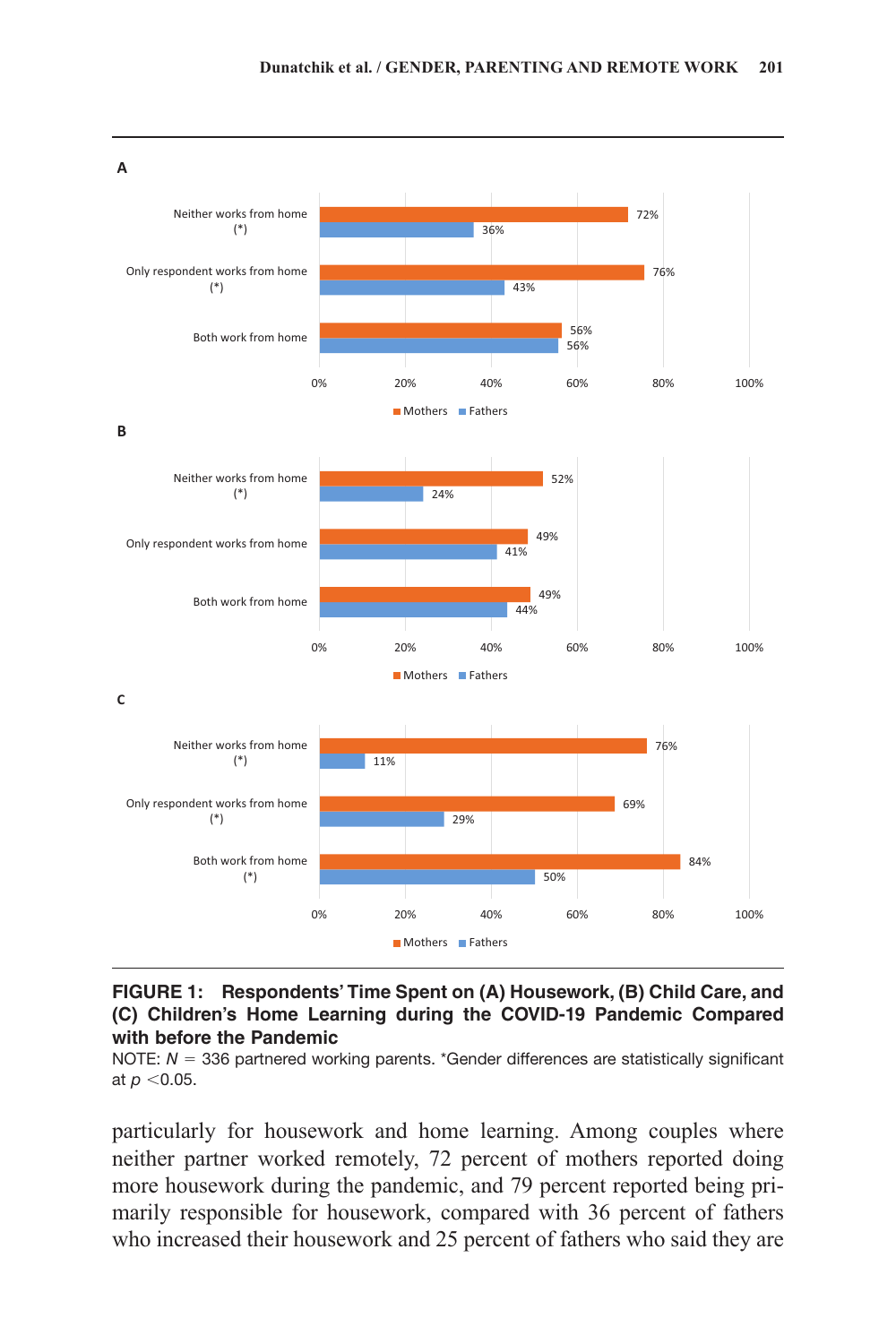

**Figure 2: Respondents Feel (A) Primarily Responsible for Child Care in Household, and (B) "Some" or "A Lot" of Pressure Regarding Children's Home Learning during the COVID-19 Pandemic Compared with before the Pandemic** NOTE:  $N = 336$  partnered working parents. \*Gender differences are statistically significant at *p* <0.05.

mainly responsible for housework. In households where no parent worked remotely, most mothers (76 percent) reported taking on the majority of home learning activities for their children, compared with 11 percent of fathers. Consequently, mothers not working remotely were twice as likely as fathers to say they felt "some" or "a lot" of pressure regarding children's home learning (74 percent compared with 38 percent, respectively).

#### **Single Parenting**

Amid the pandemic, being a single parent has posed a distinct set of challenges, including declining access to the networks of support these parents depend on (Tach and Edin 2017). Yet single mothers overwhelmingly said they were primarily responsible for their children's home learning, even though less than half were working remotely. Because of space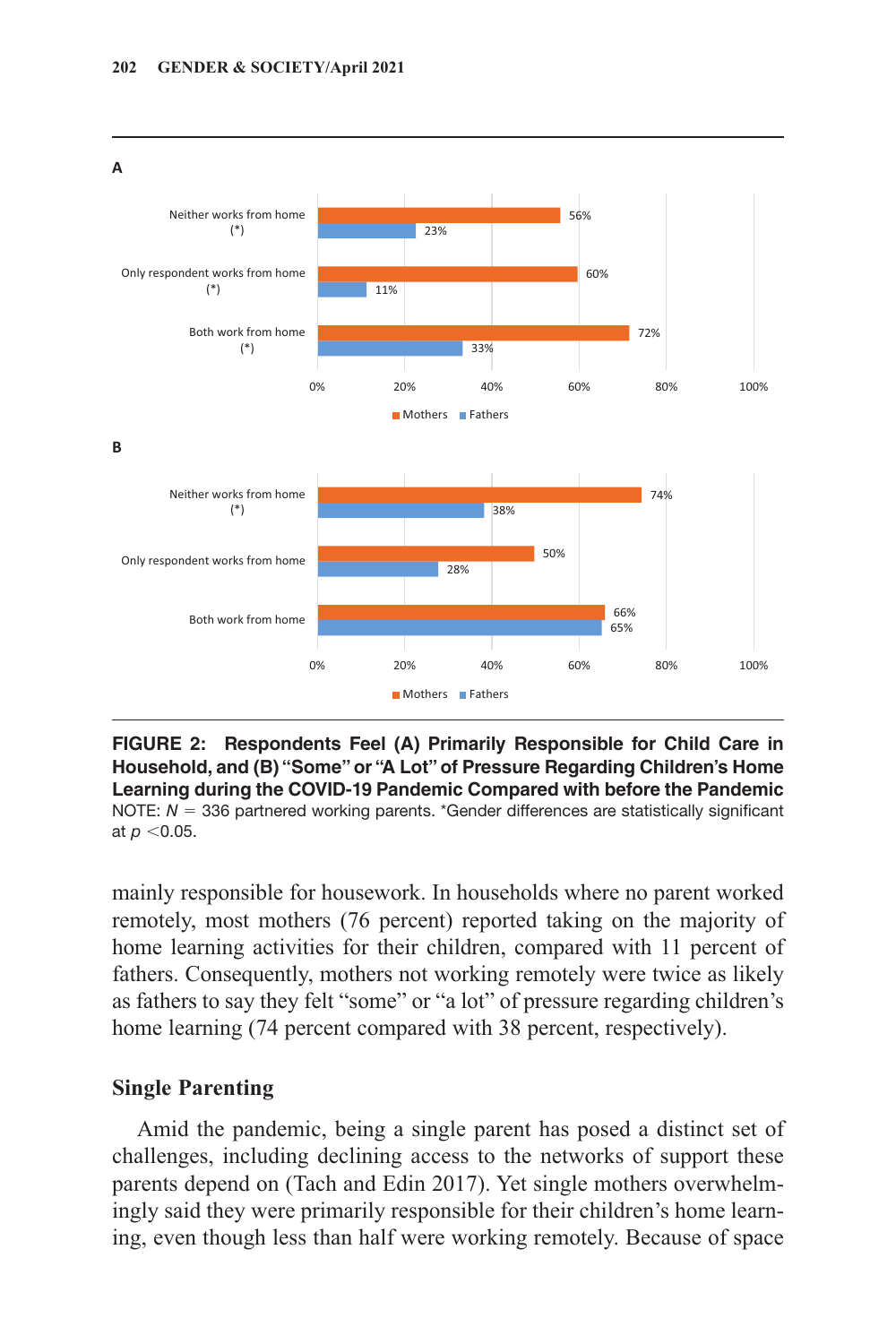limitations, these and other noteworthy findings are discussed in Online Appendix 4.

# **Discussion**

Some have argued that the rise of telecommuting and the loss of child care supports would prompt more domestic equality in child care and housework, especially among dual-earner couples. Others have worried these changes will exacerbate long-standing inequalities and undermine women's ties to paid work. Our findings suggest neither scenario captures the full array of responses to the pandemic.

We find little evidence that the gender gap in domestic work declined as fathers who began working at home became more involved. Fathers did increase their contributions to housework and child care when both partners worked from home, but this did not change the gender division of domestic work because mothers also increased their involvement. In contrast, the gender gap increased when mothers worked from home, but their partner did not. And in couples where neither parent worked from home or where mothers alone worked from home, mothers became the stopgap who absorbed most of the additional caring and schooling of children. As important, responsibility for these tasks also remained gendered.

In sum, the rise of remote work during the COVID-19 pandemic has not appreciably altered the domestic division of labor. When the jobs of both parents moved into the home, the gender gap neither increased nor decreased. In other circumstances, families relied primarily on mothers when parents lost the supports of child care centers and on-site schooling. We cannot know the longer-term consequences of the rise in remote work post-pandemic. Taken together, however, these findings suggest that gender remains a powerful force in organizing domestic work despite the greater flexibility that remote work allows. For reasons that need greater exploration, fathers who work from home are generally better able than mothers to protect themselves from the incursions of unpaid care work. Whether remote work fosters more equality or exacerbates preexisting inequalities will depend on the varied forms it takes in families going forward.

#### **Notes**

1. The demands on single parents have not yet even been discussed much in either academic or popular publications, despite the severity with which this crisis has hit sole parents.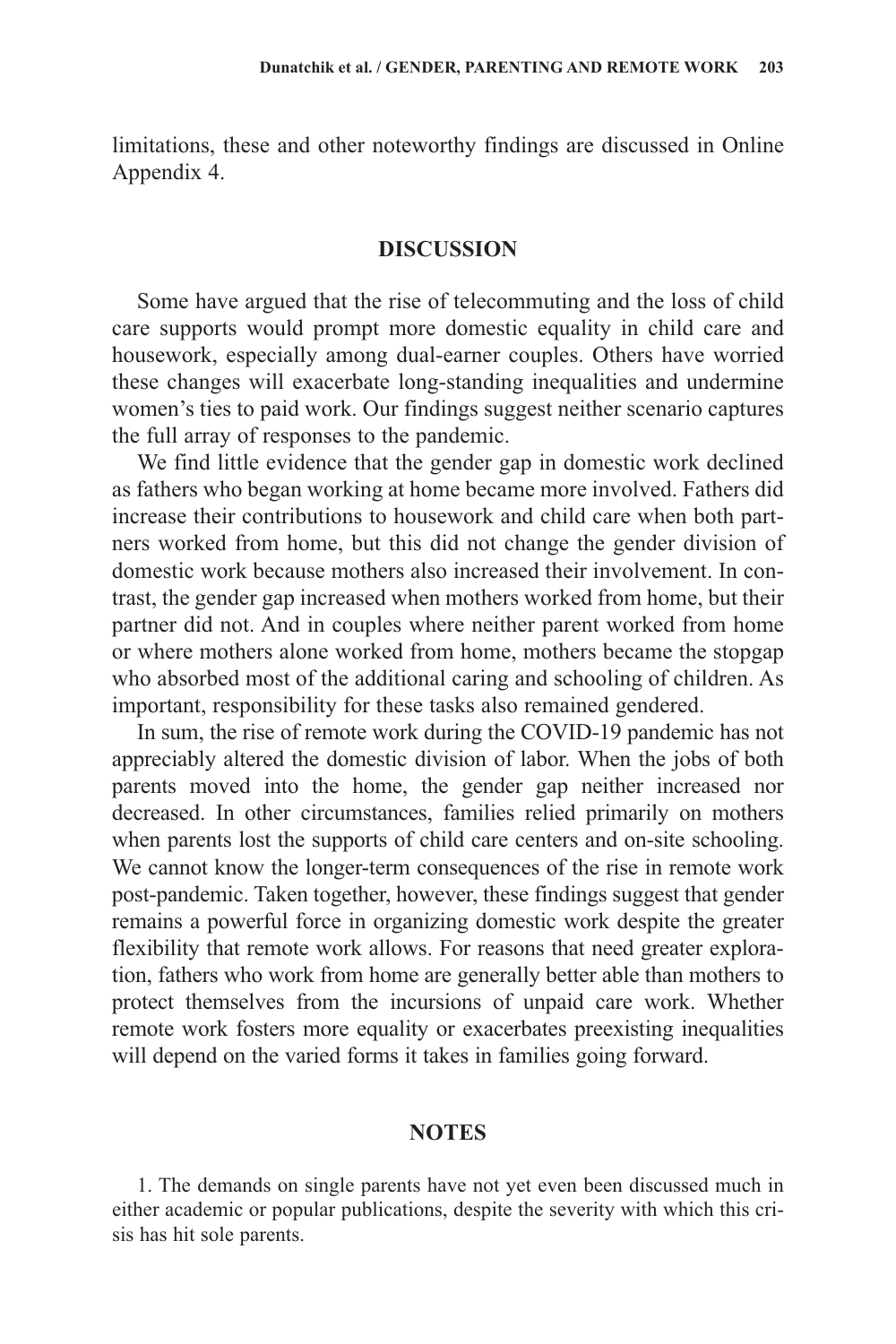2. McKinsey & Company (2020) report that they surveyed 40,000 employees in 47 companies in 2019. Although they report "additional" surveys conducted between June and August of 2020, they do not provide either the sample size or the response rate for these supplemental data.

# **References**

- Carlson, Daniel L, Richard J. Petts, and Joanna R. Pepin. 2020. Men and women agree: During the COVID-19 pandemic men are doing more at home. They differ over how much, but in most households the division of housework and childcare has become more equal. Council on Contemporary Families Briefing Paper, 20 May. [https://contemporaryfamilies.org/covid-couples-division](https://contemporaryfamilies.org/covid-couples-division-of-labor/)[of-labor/](https://contemporaryfamilies.org/covid-couples-division-of-labor/) (accessed January 19, 2021).
- Collins, Caitlyn, Liana Christin Landivar, Leah Ruppanner, and William J. Scarborough. 2020. COVID-19 and the gender gap in work hours. *Gender, Work, & Organization*.<https://doi.org/10.1111/gwao.12506>(accessed August 20, 2020).
- Correll, Shelley J., Erin L. Kelly, Lindsey Trimble O'Connor, and Joan C. Williams. 2014. Redesigning, redefining work. *Work and Occupations* 41 (1):  $3 - 17$ .
- Henderson, Tim. 2020. Mothers are 3 times more likely than fathers to have lost jobs in pandemic. *Stateline, an initiative of the Pew Charitable Trusts*, 28 September. [https://www.pewtrusts.org/en/research-and-analysis/blogs/state](https://www.pewtrusts.org/en/research-and-analysis/blogs/stateline/2020/09/28/mothers-are-3-times-more-likely-than-fathers-to-have-lost-jobs-in-pandemic)[line/2020/09/28/mothers-are-3-times-more-likely-than-fathers-to-have-lost](https://www.pewtrusts.org/en/research-and-analysis/blogs/stateline/2020/09/28/mothers-are-3-times-more-likely-than-fathers-to-have-lost-jobs-in-pandemic)[jobs-in-pandemic](https://www.pewtrusts.org/en/research-and-analysis/blogs/stateline/2020/09/28/mothers-are-3-times-more-likely-than-fathers-to-have-lost-jobs-in-pandemic) (accessed January 19, 2021).
- Kaduk, Anne, Katie Genadek, Erin L. Kelly, and Phyllis Moen. 2019. Involuntary vs. voluntary flexible work: Insights for scholars and stakeholders. *Community, Work & Family* 22 (4): 412–42.
- Lyttelton, Thomas, Emma Zang, and Kelly Musick. 2020. Before and during COVID-19: Telecommuting, work–family conflict, and gender equality. Council on Contemporary Families Briefing Paper, 4 August. [https://contem](https://contemporaryfamilies.org/covid-19-telecommuting-work-family-conflict-and-gender-equality/)[poraryfamilies.org/covid-19-telecommuting-work-family-conflict-and-gen](https://contemporaryfamilies.org/covid-19-telecommuting-work-family-conflict-and-gender-equality/)[der-equality/](https://contemporaryfamilies.org/covid-19-telecommuting-work-family-conflict-and-gender-equality/) (accessed January 19, 2021).
- Mas, Alexandre, and Amanda Pallais. 2017. Valuing alternative work arrangements. *American Economic Review* 107 (12): 3722–59.
- McKinsey & Company and LeanIn.Org. 2020. *Women in the Workplace 2020*. [https://www.mckinsey.com/featured-insights/diversity-and-inclusion/women](https://www.mckinsey.com/featured-insights/diversity-and-inclusion/women-in-the-workplace)[in-the-workplace](https://www.mckinsey.com/featured-insights/diversity-and-inclusion/women-in-the-workplace) (accessed November 17, 2020).
- Miller, Claire Cain. 2020. Nearly half of men say they do most of the home schooling; 3 percent of women agree. *The New York Times*, 6 May. [https://](https://www.nytimes.com/2020/05/06/upshot/pandemic-chores-homeschooling-gender.html) [www.nytimes.com/2020/05/06/upshot/pandemic-chores-homeschooling-gen](https://www.nytimes.com/2020/05/06/upshot/pandemic-chores-homeschooling-gender.html)[der.html](https://www.nytimes.com/2020/05/06/upshot/pandemic-chores-homeschooling-gender.html) (accessed January 19, 2021).
- Miller, Claire Cain, and Jim Tankersley. 2020. Paid leave law tries to help millions in crisis; many haven't heard of it. *The New York Times*, 8 May. [https://www.](https://www.nytimes.com/2020/05/08/upshot/virus-paid-leave-pandemic.html)